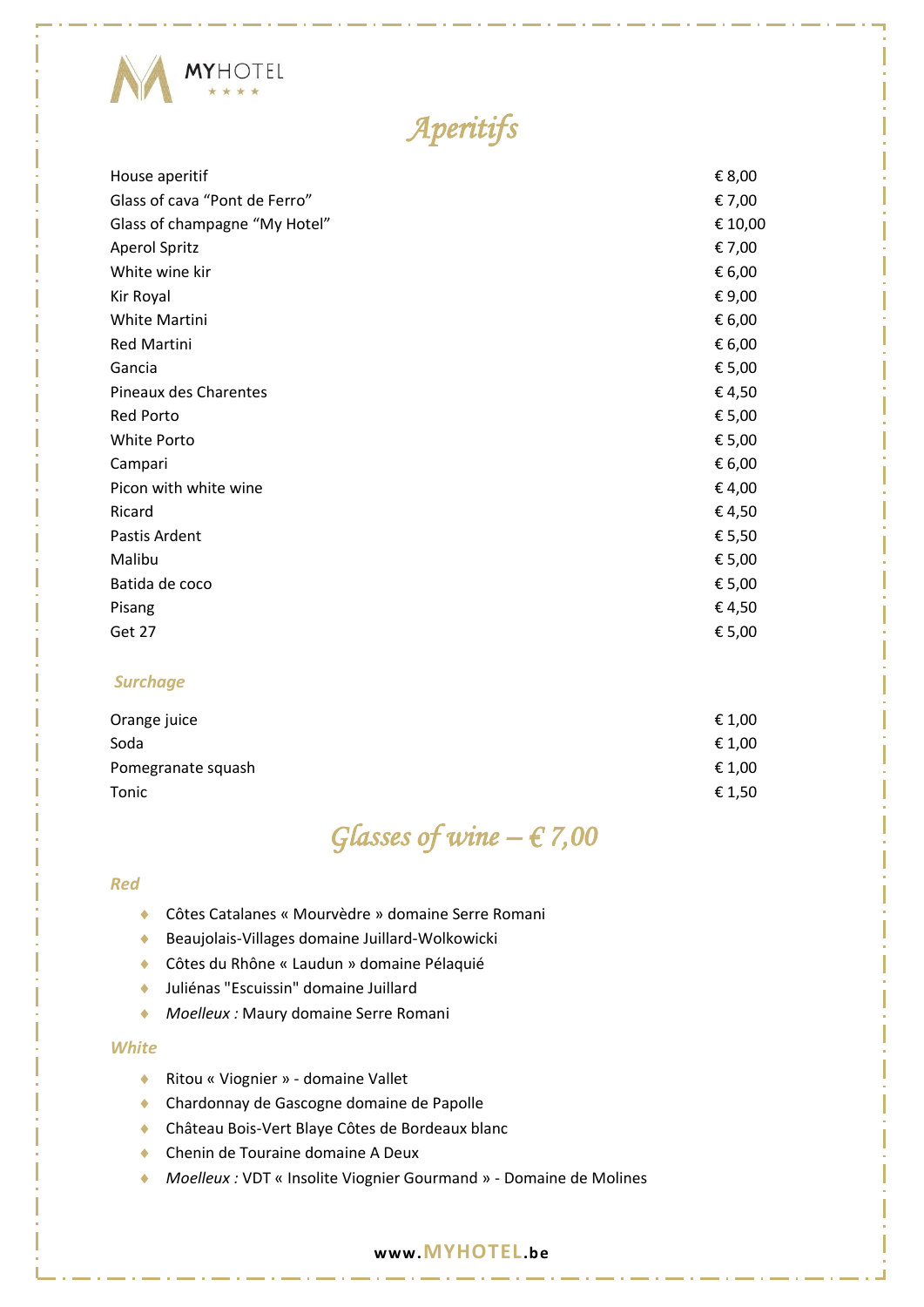

### *Beers*

#### *Cask beers*

| Jupiler                     | 30 CI / 50Cl       | 3,50 € / 5,50 €         |
|-----------------------------|--------------------|-------------------------|
| Triple Karmeliet            | 33Cl               | 4,50€                   |
| Val Dieu Blonde             | 18Cl / 33Cl        | 2,50 € / 4,00 €         |
| Paix Dieu                   | 25CL / 33Cl / 50Cl | 3,20 € /4,50 € / 6,00 € |
| Bière du mois               | 15CL / 25Cl        | 2,50 € / 4,00 €         |
|                             |                    |                         |
| <b>Regional beers</b>       |                    |                         |
| Peak blonde                 | 33Cl               | 4,50€                   |
| Peak triple                 | 33Cl               | 4,50€                   |
| Bellevaux blonde            | 33Cl               | 4,50€                   |
| <b>Bellevaux triple</b>     | 33Cl               | 4,50€                   |
| Malmedy blonde              | 33Cl               | 4,50€                   |
| L'Immortelle blonde         | 33Cl               | 4,50€                   |
| <b>Bobeline triple</b>      | 33Cl               | 4,50€                   |
| Curtius                     | 37,5Cl             | 6,00€                   |
| <b>Special beers</b>        |                    |                         |
| Val Dieu 800                | 33Cl               | 4,50€                   |
| Val Dieu Triple             | 33Cl               | 4,50€                   |
| Val Dieu Grand Cru          | 33Cl               | 4,50€                   |
| Bon Secours blonde          | 33Cl               | 4,50€                   |
| <b>Bon Secours triple</b>   | 33Cl               | 4,50€                   |
| <b>Bon Secours myrtille</b> | 33Cl               | 4,50€                   |
| Blanche de Liège            | 25Cl               | 3,00€                   |
| Hoegaarden Rosée            | 25Cl               | 3,00€                   |
| Kriek Belle-Vue             | 25Cl               | 3,00€                   |
| Duvel                       | 33Cl               | 4,50€                   |
| Cornet                      | 33Cl               | 4,50€                   |
| Chouffe                     | 33Cl               | 4,00€                   |
| Orval                       | 33Cl               | 5,50€                   |
| Saint-Feuillien Grand Cru   | 33Cl               | 4,50€                   |
| <b>Westmalle Triple</b>     | 33Cl               | 4,50€                   |
| <b>Westmalle Double</b>     | 33Cl               | 4,00€                   |
| Chimay Bleue                | 33Cl               | 4,50€                   |
| Leffe Blonde / Brune        | 33Cl               | 4,00€                   |
| Jupiler 0,0%                | 25Cl               | 3,50€                   |
| Leffe Blonde 0,0%           | 33Cl               | 4,00€                   |
| <b>Foreign Beers</b>        |                    |                         |
| Desperados                  | 33Cl               | € 5,00                  |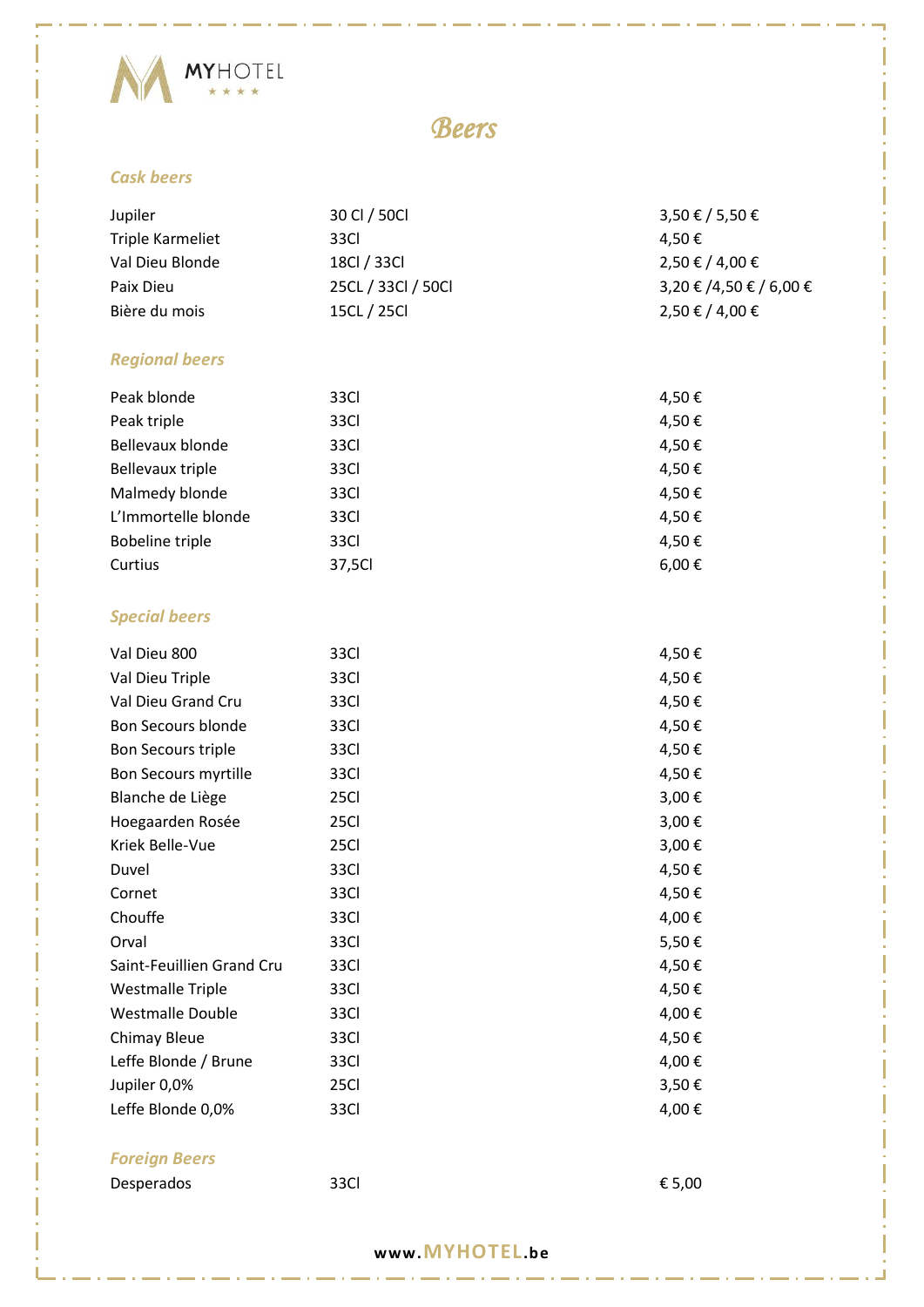

# *Soft drinks*

#### *Water*

| Bru still          | 25Cl / 50Cl                                       | € 2,80 / € 5,20 |
|--------------------|---------------------------------------------------|-----------------|
|                    | Bru sparkling 25Cl / 50Cl                         | € 2,80 / € 5,20 |
|                    |                                                   |                 |
| <b>Cold drinks</b> |                                                   |                 |
|                    | Coca-Cola / Light / Zero 20Cl                     | € 3,00          |
| Fanta 20Cl         |                                                   | € 3,00          |
| Sprite 20Cl        |                                                   | € 3,00          |
| Fuze-Tea 25Cl      |                                                   | € 3,00          |
|                    | Fuze-Tea sparkling 25Cl                           | € 3,00          |
| Canady Dry 20Cl    |                                                   | € 3,00          |
|                    | $C2$ $C3$ $C4$ $C5$ $C6$ $C7$ $C8$ $C9$ $C1$ $C1$ | $\epsilon$ 2.00 |

| Schweppes Tonic / Agrum' 25Cl | € 3.00 |
|-------------------------------|--------|
| Red Bull 25Cl                 | € 4.00 |
| Cécémel 25Cl                  | € 3.00 |

#### *Juices*

| Minute-Maid Sinaas 20Cl    | 3,00 € |
|----------------------------|--------|
| Minute-Maid ACE 20Cl       | 3,00 € |
| Minute-Maid Appel 20Cl     | 3,00 € |
| Minute-Maid Appelkers 20Cl | 3.00 € |
| Minute-Maid Tomaat 20Cl    | 3.00 € |
| Minute-Maid Ananas 20Cl    | 3,00 € |

# *Mocktails (NA) – € 6,00*

Virgin Mojito *Soda / Cane sugar / Lime / Mint*

So Fresh *Sparkling water / Lime / Cucumber / Cane sugar*

Exotic *Passion fruit syrup / Pineapple / Ginger ale / Lime*

#### **www.MYHOTEL.be**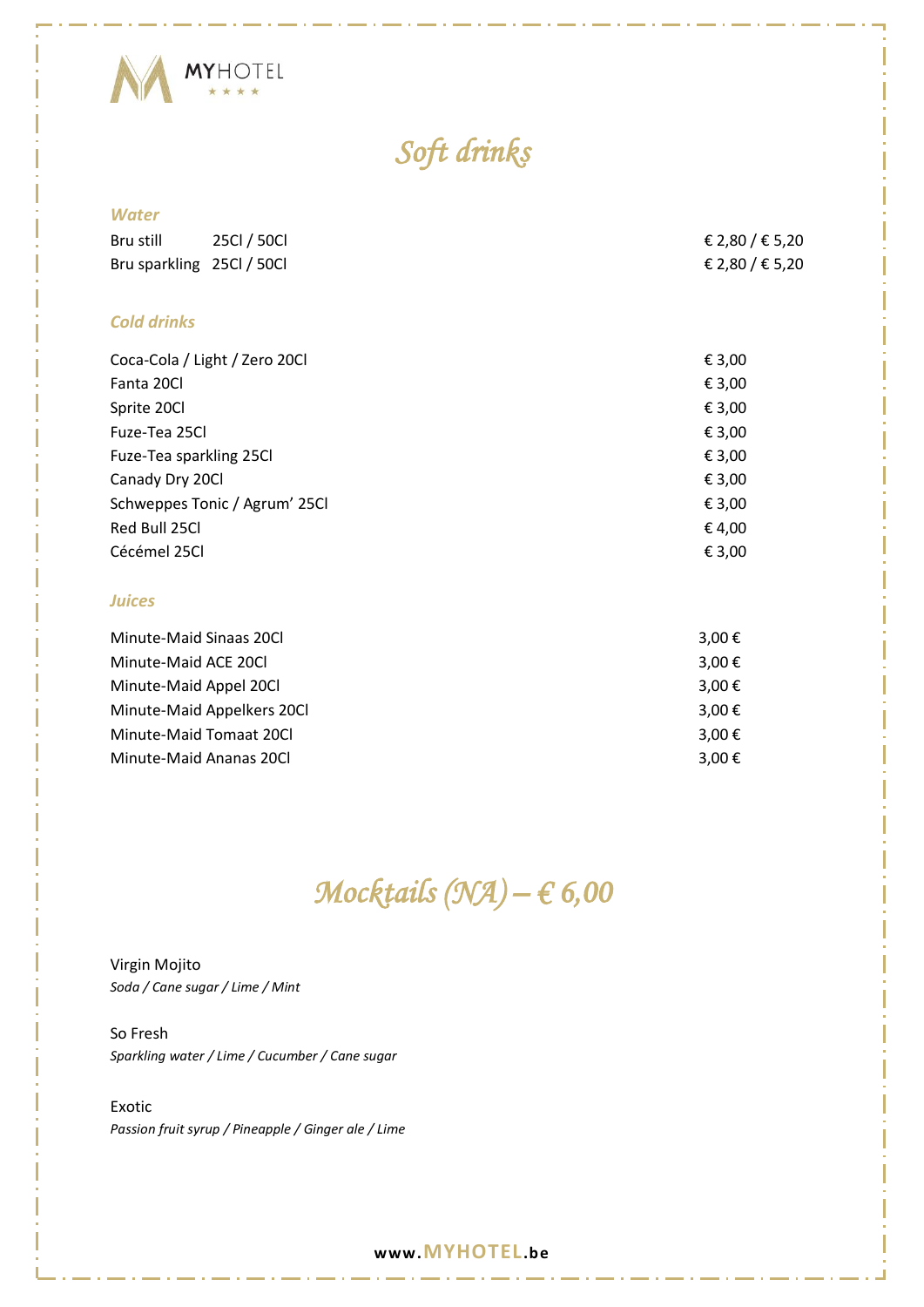

## *Cocktails – € 10,00*

MY Cocktail *Rum / Cava / Pear puree / chestnut syrup / lime*

Mojito revisited *Varying according to the bartender's inspiration*

Caïpirinha *Cachaça / Lime / Cane sugar*

Moscow Mule *Vodka / Ginger beer / Lime*

Negroni *Gin / Campari / Vermouth*

Mai Thai *White rum / Cointreau / Orgeat syrup / Cane sugar / Lime*

Old fashioned *Whiskey / Soda / Angustura / Cane sugar*

Espresso Martini *Vodka / Kahlua / Espresso / Cane sugar*

*Spirits* 

#### *Liqueurs*

| Petermann                                                      | 4,00€           |
|----------------------------------------------------------------|-----------------|
| Amaretto                                                       | $6,00 \in$      |
| Cointreau                                                      | $6,00 \in$      |
| Bailey's                                                       | $6,00 \in$      |
| Limoncello                                                     | 5,00€           |
| Grappa Di Amarone Zenato                                       | 8,00€           |
| Jägermeister                                                   | 3,00 €          |
| Tequila                                                        | 4,00 €          |
| Miscault pear eau-de-vie                                       | 8,00€           |
| Miscault quince eau-de-vie                                     | $6,00 \in$      |
| Miscault raspberry eau-de-vie                                  | $6,00 \in$      |
| Calvados « Christian Drouin » VSOP                             | 8,00€           |
| Dhiersat Cognac 18 years                                       | 8,00€           |
| Cognac Pierre Ferrand « Grande Champagne » 1 <sup>er</sup> cru | 8,00€           |
| Baraillon Bas-Armagnac 20 years                                | 9,00 $\epsilon$ |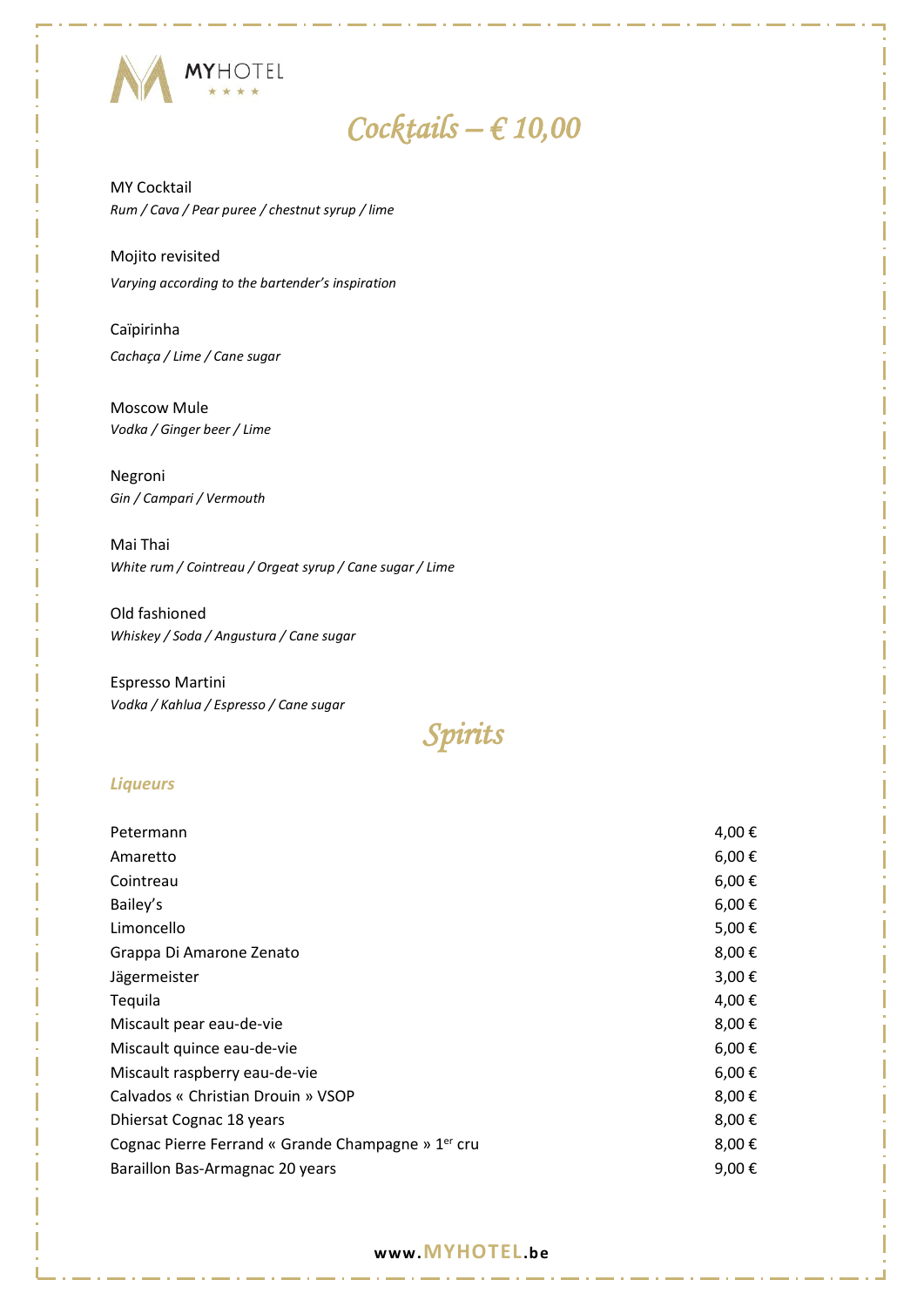

#### *Rum*

| Bacardi Spiced              | 5,00€  |
|-----------------------------|--------|
| Bacardi Blanc               | 5,00€  |
| Don papa                    | 7,00€  |
| Diplomatico 12 years        | 7,00€  |
| Rhum Ardent Bio             | 8,00€  |
| Millonario 15 years         | 9,00€  |
| Zacapa 23 years             | 10,00€ |
| Damoiseau XO                | 10,00€ |
| Matusalem 23 years          | 10,00€ |
| Rasta Morris Bielle 6 years | 12,00€ |
| Zacapa XO                   | 23,00€ |
|                             |        |

#### *Whisky*

| J&B                                    | 5,00€      |
|----------------------------------------|------------|
| Jack Daniel's                          | $6,00 \in$ |
| Johnnie Walker Black                   | $6,00 \in$ |
| Cardhu                                 | $6,00 \in$ |
| Glenlivet « Founder's Reserve »        | 7,00€      |
| Cragganmore 12 years                   | 7,00€      |
| Talisker « Port Ruighe »               | 8,00€      |
| Nikka Black "Whisky From The Barrel"   | 8,00€      |
| <b>Bruichladdich Heavily Peated</b>    | 9,00€      |
| Chivas Regal "Gold Signature" 18 years | 9,00€      |
| Benromach 15 years                     | 10,00€     |
| Lagavulin 16 years                     | 12,00€     |
| Glenfiddich 18 years                   | 12,00€     |
| Belgian Owl                            | 13,00€     |
| Dalmore « Cigar Malt »                 | 14,00€     |
| Cadenhead's Glenrothes 21 years        | 15,00€     |
| Chivas Royal Salute 21 years           | 25,00€     |

#### *Vodka*

| Tovarich  | € 6,00 |
|-----------|--------|
| Belvedere | € 7,00 |
| Ciroc     | € 8,00 |